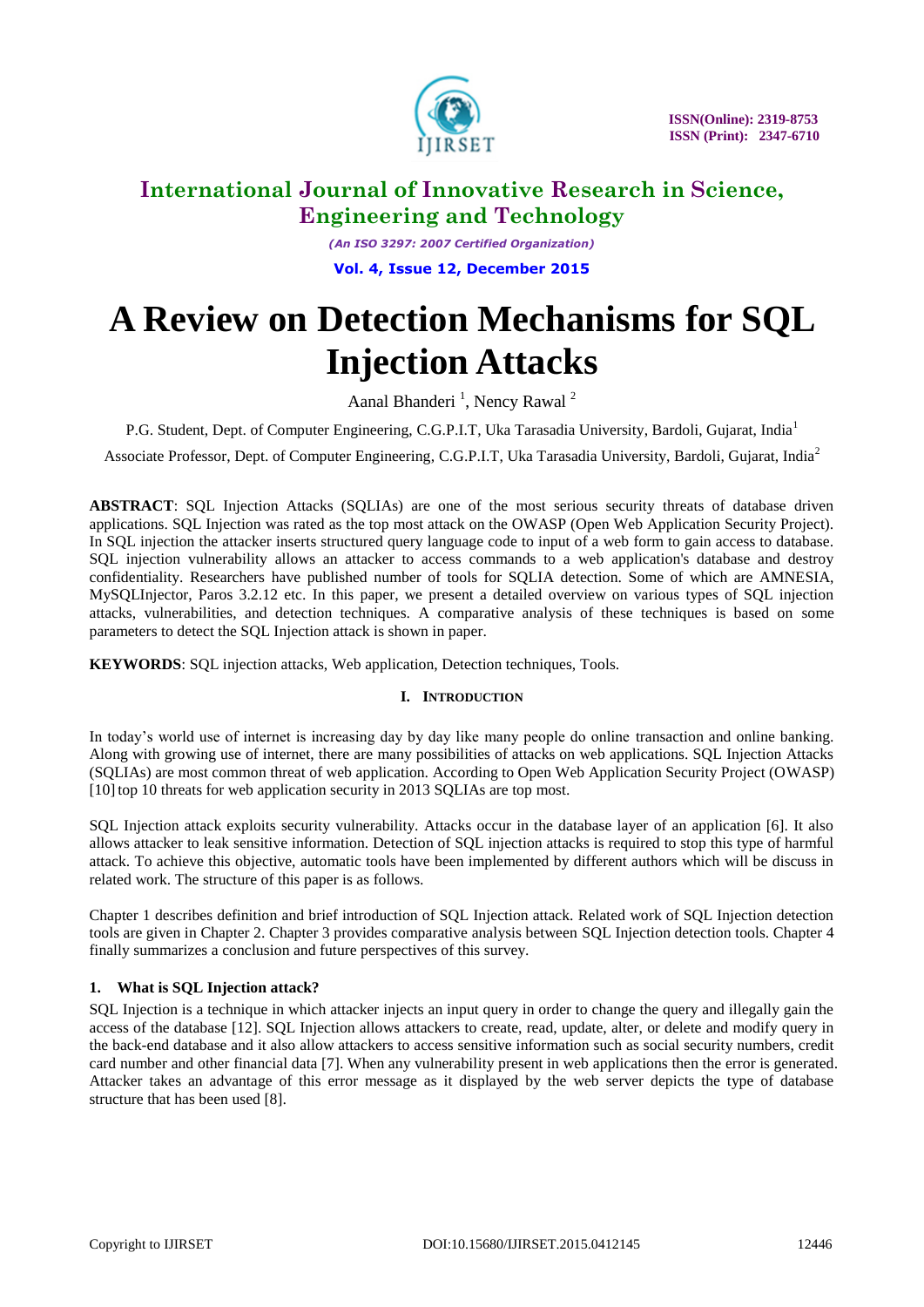

*(An ISO 3297: 2007 Certified Organization)*

### **Vol. 4, Issue 12, December 2015**

### **2. Types of Vulnerabilities**

There are different types of vulnerabilities in web applications hence SQL Injection attacks can possible [5]. Table 1 shows the different types of vulnerabilities. Attackers usually try to attack on web application using these vulnerabilities.

| Vulnerability<br><b>Types</b> | <b>Description</b>                                                                                           |  |  |
|-------------------------------|--------------------------------------------------------------------------------------------------------------|--|--|
| Type I                        | Lack of clear distinction between data types accepted as<br>input.                                           |  |  |
| Type II                       | Delay of operation in the runtime phase with current<br>variables is considered rather than the source code. |  |  |
| Type III                      | Weak concern of type specification in the design.                                                            |  |  |
| <b>Type IV</b>                | The validation of the user input is not well defined.                                                        |  |  |

Table 1. Types of vulnerabilities [6]

### **3. Types of SQL Injection Attacks (SQLIAs)**

Fig. 1 shows the most commonly known SQL Injection attacks. The brief descriptions of attacks are as follows.

- 1) Tautology [1]:
	- The main goal of tautology based attack is to inject code in conditional statements so that they are always evaluated as true. For example: SELECT \* FROM user WHERE id='1' or '1=1'-'AND password='1234';"or  $1=1"$
	- In this example code injected at the WHERE clause and retrieve results because the WHERE clause is always true. If attackers succeed in this then some records of database will returned.
- 2) Blind SQL Injection [11]:
	- Sometimes developers hide the error details which help attackers to compromise the database. For example: SELECT accounts FROM users WHERE id= '1111' and  $1 = 0 - AND$  pass = AND pin=0 SELECT accounts FROM users WHERE login= 'doe' and  $1 = 1 - AND$  pass = AND pin=0.
	- In this example, if application is secured then both queries will unsuccessful because input validations are strong but if there is less or no input validations then attacker try to modify the query.
- 3) Incorrect queries [6]:
	- It generates error message as query is rejected and attacker use that error message for attack.
	- For example: Original URL: http://www.toolsmarketal.com/veglat/?id\_nav=2234
	- In this example attacker makes a type mismatch error by injecting the following text into the input field.
	- SQL Injection: http://www.toolsmarket-al/veglat/? id\_nav=2234"
- 4) Piggy backed queries [3]:
	- This attack is one of the harmful attacks. In this attack, attacker attack using delimiter so main query join with extra query. Piggy backed query example is given below.
	- Backend Process: Select \* from table where user id=..some" and pass=..": drop table users -- ;
	- Database treats this query as two different queries are separated using the delimiter  $(\cdot;\cdot)$  and it executes both query. In this, the first query is original query and the second query is an injected query.
- 5) Alternative Encoding [4]:
	- There are various types of attacks use the special characters as input to the web application.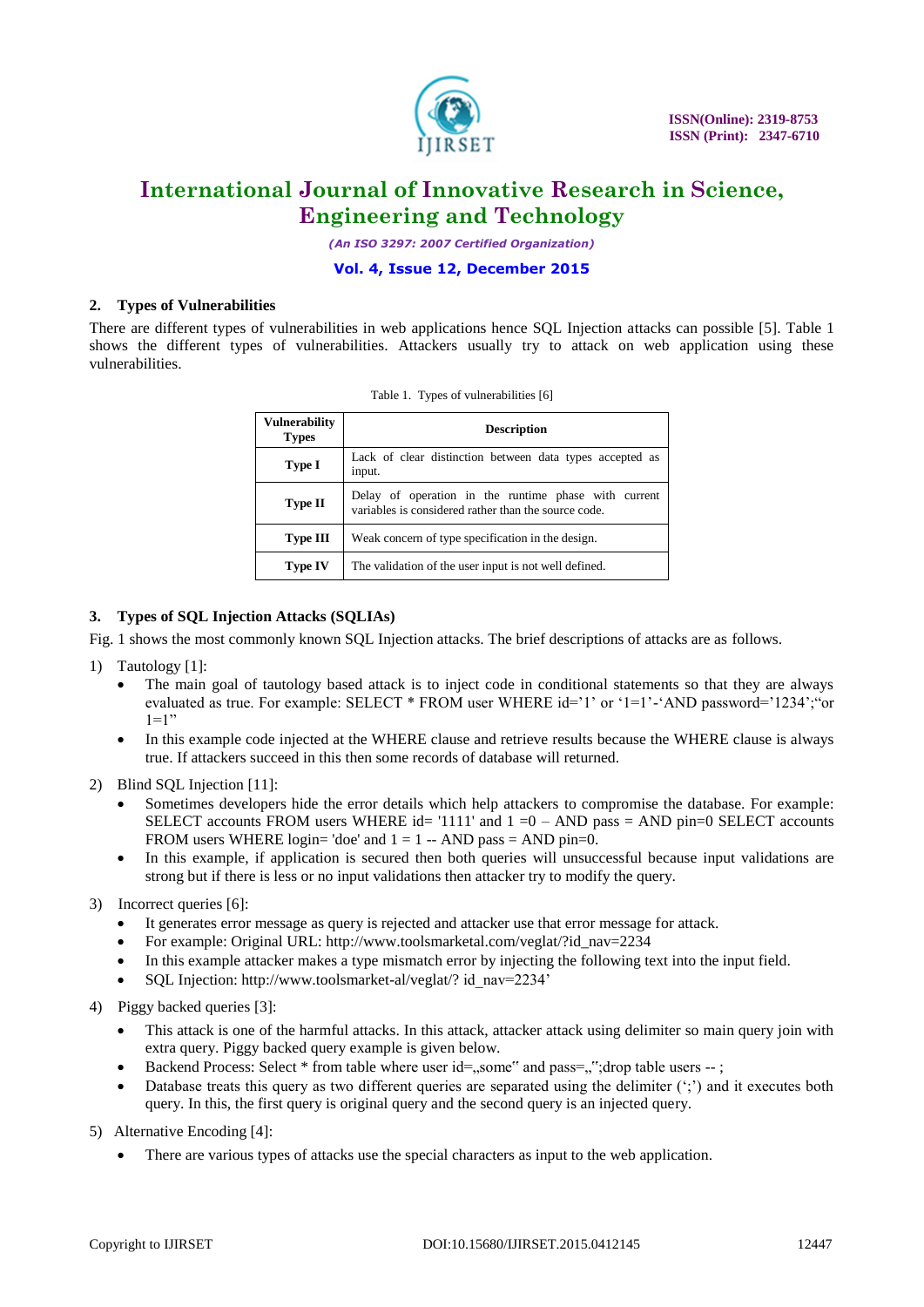

*(An ISO 3297: 2007 Certified Organization)*

### **Vol. 4, Issue 12, December 2015**

- Alternative encoding allows attacker to modify their injected strings in such a way that they can avoid typical signature based and filter based checks so attacker makes use of encoding such as ASCII, hexadecimal and Unicode.
- 6) Union query [4]:
	- In this attack, attacker join safe query with malicious query using union operation and then can get data about other tables from the application then it can retrieve data from database. In this query, the injected query will returned balance from employee table, whereas original query return the null set [4].
	- "SELECT name FROM bank WHERE userid=" " UNION SELECT balance FROM employee WHERE empid="123"AND pswrd=" " AND pin="
- 7) Stored procedure [4]:
	- Stored procedure is the one part of database so developer can set extra abstraction layer in the database. The main goal of this attack is tries to execute stored procedures present in the database.



Fig. 1. Types of SQL Injection Attacks[13]

### **II. RELATED WORK**

To protect the web applications from SQL Injection attacks, there are two major concerns. First, detection mechanisms are required to detect and identify SQL Injection attacks. Second, brief knowledge of SQL injection vulnerabilities are also require to protecting web application. In this section, we describe most relevant detection techniques and tools such as Analysis and Monitoring for NEutralizing SQL Injection Attack (AMNESIA), SQL injection vulnerability scanning tool for automatic creation of SQL Injection Attacks, a novel method for SQL injection attack detection based on removing SQL query attribute values [4]. Brief description of the detection techniques and tools are discussed.

### **A. Analysis and Monitoring for NEutralizing SQL Injection Attacks (AMNESIA)**

AMNESIA technique is proposed by Halfond et. al. in [1], author suggested that AMNESIA is the effective SQLIAs detection tool. They also describe that it is model base technique which include both static analysis and dynamic analysis. AMNESIA technique combines static and dynamic phase for detecting web application vulnerabilities at the runtime. Static phase is used to generate different type of query statements. Dynamic phase is used to interpret all queries before they are sent to the database and validates each query against the statically built query models. AMNESIA stops all queries before they are sent to the database and validates each query statement against the AMNESIA models. Queries that violate the model represent potential SQLIAs and are thus prevented from executing on the database and reported. Fig. 2 shows detailed overview of AMNESIA.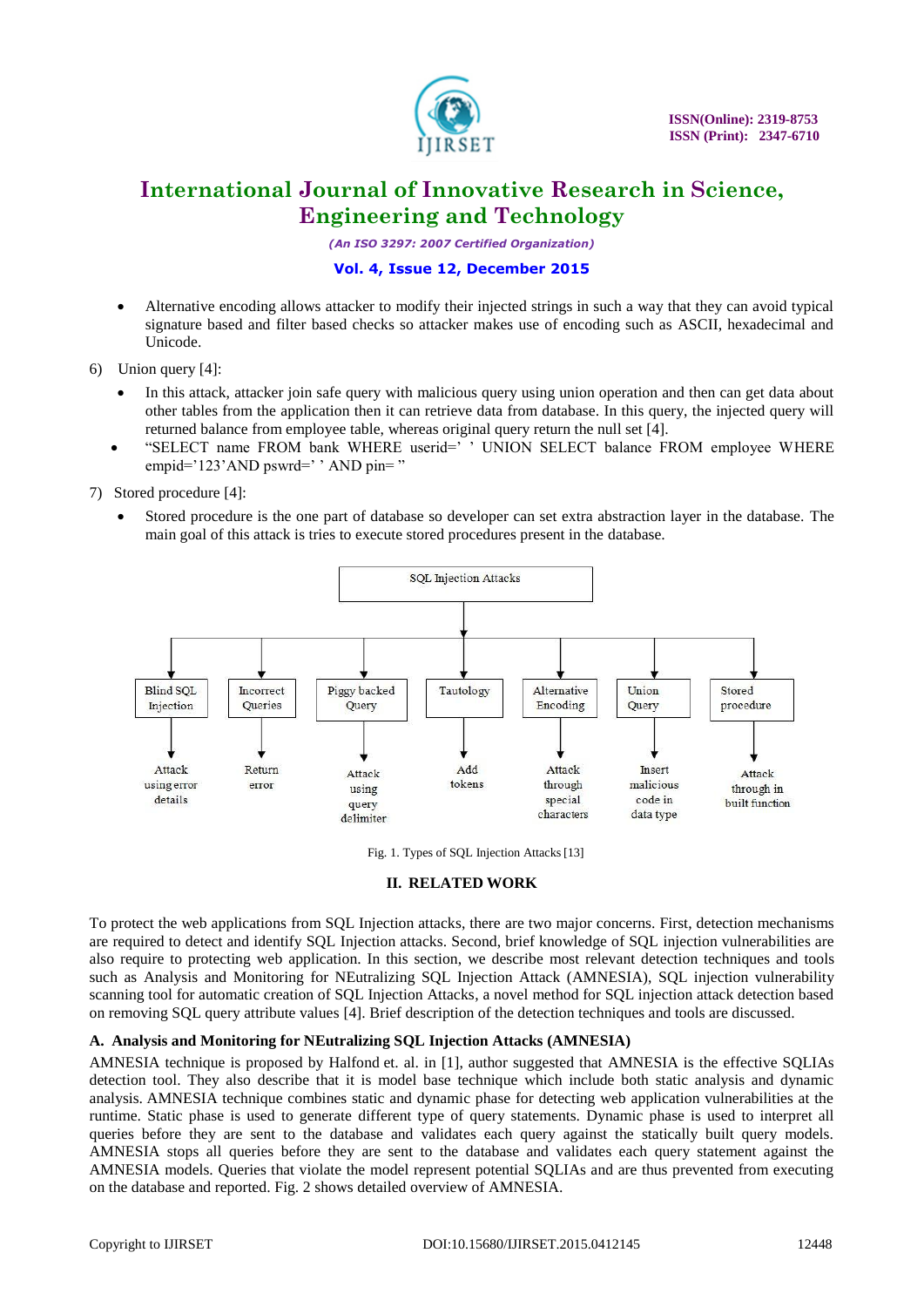

*(An ISO 3297: 2007 Certified Organization)*

### **Vol. 4, Issue 12, December 2015**



Fig. 2. Detailed flow of AMNESIA [1]

This technique consists of four main steps. Fig. 3 shows basic flow of AMNESIA technique.

1) Identify hotspots:

- Application code is scan to identify hotspots points in the code which issue different SQL queries for underlying database.
- 2) Build SQL-query models:
	- After finding hotspot point, query model is build to represent all possible SQL queries that may be generated at that hotspot. SQL query model is a non-deterministic finite automation in which the transition labels consist of SQL tokens like SQL keywords and operators, delimiters.

3)Instrument Application:

 In this step author Instrument the web application by adding a call to monitor, before the actual call to database is made. Web application is monitor using two parameters which is string and unique identifier and checks the query against the correct model.

4) Runtime monitoring:

 At runtime, the application executes easily after identify hotspot point. Moreover it checks the dynamically generated queries against SQL query model and reject and report queries which are against to the query model.



Fig. 3. Basic flow of AMNESIA [1]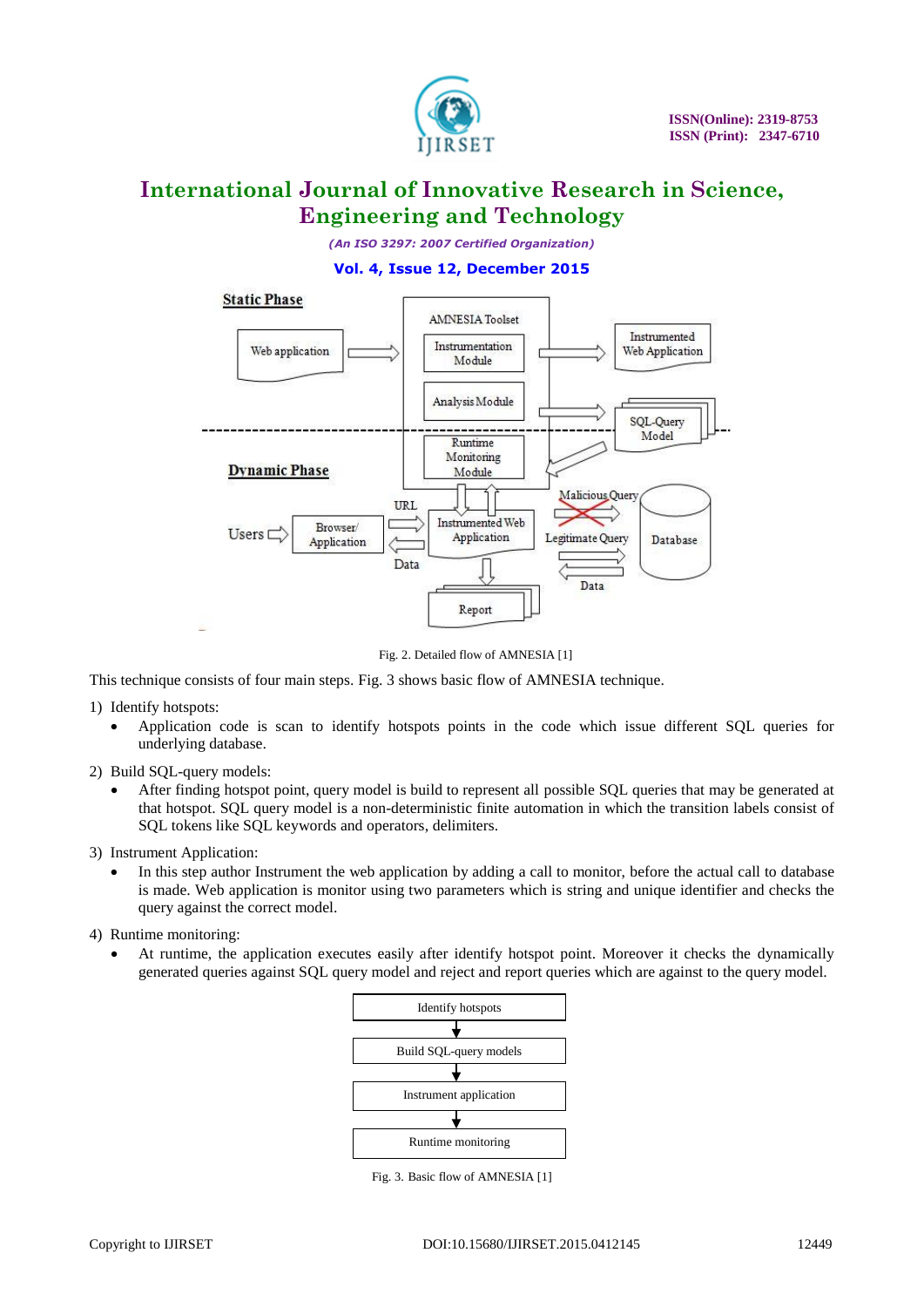

*(An ISO 3297: 2007 Certified Organization)*

### **Vol. 4, Issue 12, December 2015**

### **B. SQL-injection vulnerability scanning tool for automatic creation of SQL Injection Attacks**

MySQLInjector tool is described by Ali et.al. in [2]. They have mentioned that this tool is PHP based penetration test tool. Fig. 4 shows detection steps of MySQLInjector tool which describe as follows.



Fig. 4. MySQLInjector tool [2]

MySQLInjector tool is used to conduct penetration test on PHP based websites to detect hidden SQL Injection vulnerabilities.

- Penetration test is conduct as to ensure that single entry point to web application consider as week attack on websites but more than one entry points means chances of hacking is greater.
- Attacking patterns are important to expose vulnerabilities. It can detect hidden SQL vulnerabilities using three motioned features in multiple levels with high sensitivity parser.
- It is client side tool so it cannot conduct additional tool.

#### **C. A novel method for SQL injection attack detection based on removing SQL query attribute values**

This technique is proposed by Lee et. al. in [4]. SQL Injection detect using Paros 3.2.10 tool is described. Author propose novel method to detect SQL Injection attack, it removes the value of SQL query attributes of web pages when parameters compare with predefined query. This method works as follows:

- Removes the value of an SQL query attribute of web pages when parameters are submitted at runtime.
- Compares SQL query attribute with the SQL queries analysed in advance.
- At the end, detecting SQL injection attacks by comparing static SQL queries with dynamically generated queries after removing the attribute values
- This method cannot only be implemented on web applications but it can also be used on any applications connected to databases.
- It can be used for SQL query profiling, SQL query listing and modularization of detection programs.

Author proposes useful detection approach using combination of both static and dynamic analysis. In static analysis, it analyses the SQL query sentences of web applications to detect and prevent web applications from SQL Injection attack. In dynamic analysis, it analyses the response of web applications after scanning it can locate vulnerabilities from SQLIAs without making modifications to web applications [4]. Attacks are detected by comparing grammar from queries.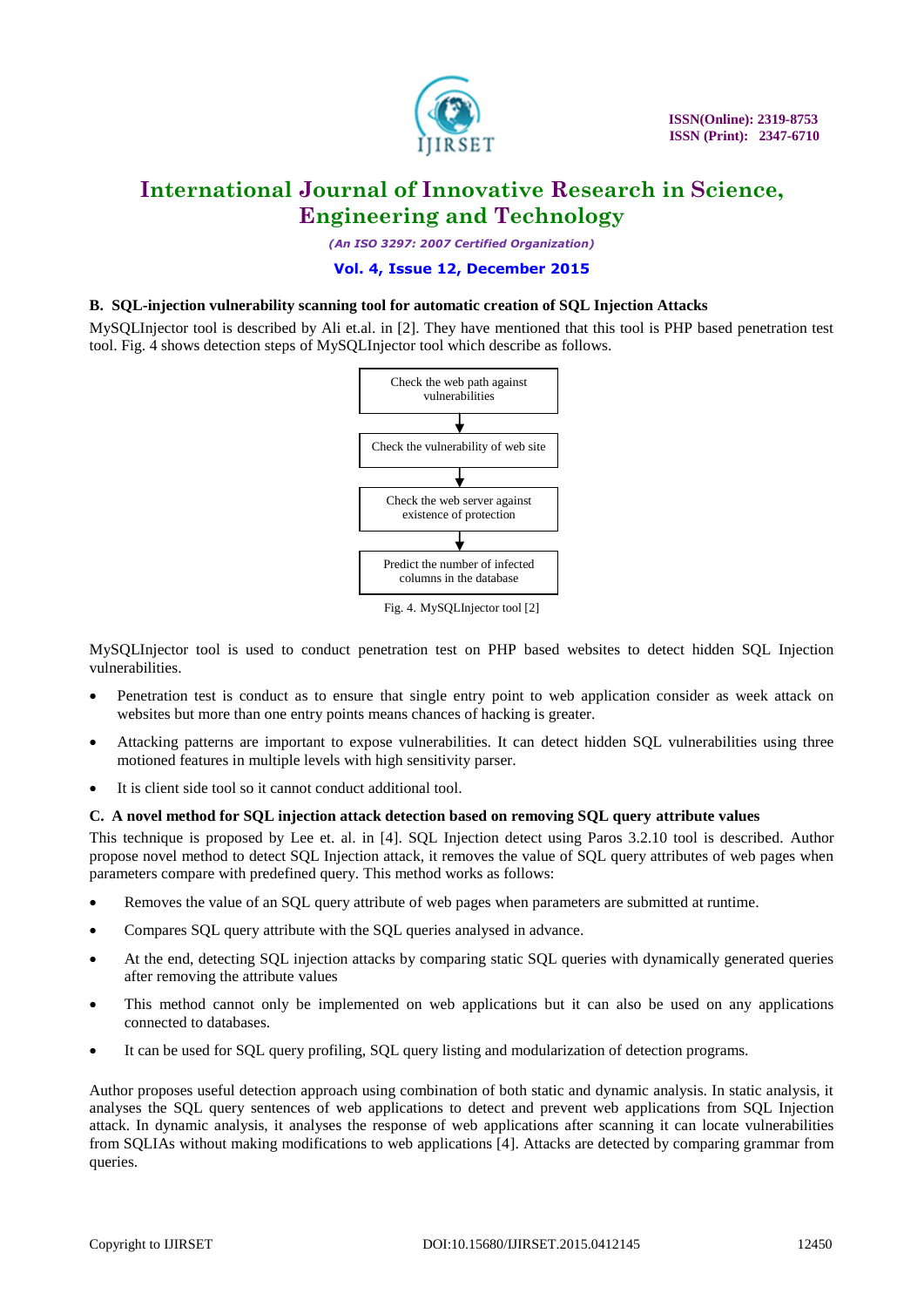

*(An ISO 3297: 2007 Certified Organization)*

### **Vol. 4, Issue 12, December 2015**

For example, if dynamically generated query has different structure from static query then it is detected. This method checks SQL queries which attribute values have either string values or numeric values. Paros 3.2.12 tool is used as an attack detection rate tool [4]. Detection frequency v/s attack frequency is defined as detection rate. Advantage of this method is it works as automated detection and prevention of SQL Injection attack. Disadvantage of this method is it cannot detect SQL Injection attacks in real time.

#### **III.COMPARATIVE ANALYSIS**

Based on literature survey detection techniques can mostly detect SQLIAs at runtime. AMENESIA is static and dynamic detection tool which detects tautologies, incorrect queries, piggy backed query, alternative encoding, union queries and it is a server side application that supports JSA. MYSQL Injector is dynamic detection tool which detects blind SQL injection attack and it is client side technique that supports PHP. Paros 3.2.13 is static and dynamic detection tool which detects tautologies, incorrect queries, piggy backed query, alternative encoding, union queries and it is a server side application.

From that we conclude that in first technique AMNESIA, author works on both static and dynamic analysis for detect critical SQL Injection attacks. It also provides detection as well as defence mechanisms. This technique provides false positive and false negative rate and SQL query model is helpful to detect malicious queries. In second paper which is based on MySQLInjector tool, author use attacking patterns to detect hidden SQL vulnerabilities but it is only base on PHP base applications so in future it can implement on other web applications. In third paper which is based on Paros 3.2.12 tool, author compare statically generated queries with dynamically generated queries so by comparison malicious query can rejected but it cannot detect real time applications.

| <b>Tools</b>                            | Type of<br>detected Attacks                                                                | <b>Detection</b>      | <b>Detection</b><br>Location |
|-----------------------------------------|--------------------------------------------------------------------------------------------|-----------------------|------------------------------|
| <b>AMNESIA[1]</b>                       | Tautology,<br>incorrect<br>queries, piggy<br>back, alternative<br>encoding, union<br>query | Static<br>and dynamic | Server side<br>application   |
| <b>MySQL</b><br>Injector <sup>[2]</sup> | Blind SOL<br>Injection attack                                                              | Dynamic               | Client side<br>application   |
| Paros 3.2.13[4]                         | Tautology,<br>incorrect<br>queries, piggy<br>back, alternative<br>encoding, union<br>query | Static<br>and dynamic | Server side<br>application   |

#### Table 2. Comparative analysis of SQLIAs detection tools

#### **IV. CONCLUSION AND FUTURE SCOPE**

SQL Injection is a common technique that hacker employ to attack on web based applications. These attacks modify the SQL queries, so the behaviour of the program is altering which provide the benefit of the hacker. This paper presents various types of SQLIA and explores SQL injection detection tools in related work. Comparison is carried on these tools in terms of their ability to detect the SQLIA. Furthermore, the tools were compared based on its detection parameters. These detection techniques are helped to detect this type of harmful attack and AMNESIA is best for SQLIAs detection as it can be detect all types of attacks at both static and dynamic phase.